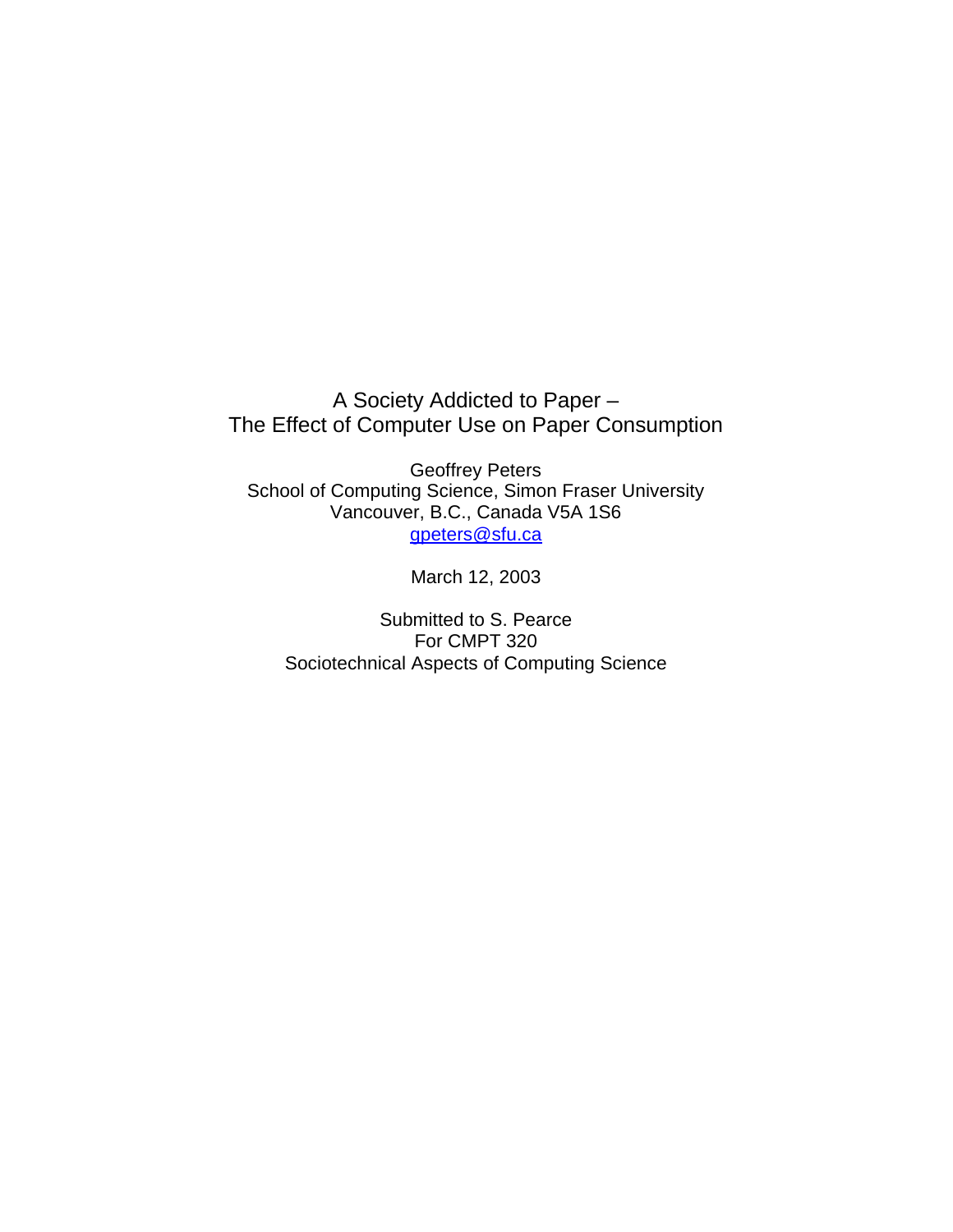# A Society Addicted to Paper – The Effect of Computer Use on Paper Consumption

Geoffrey Peters School of Computing Science, Simon Fraser University Vancouver, B.C., Canada V5A 1S6 gpeters@sfu.ca

March 12, 2003

## **Abstract**

In this work I examine the concept of the "paperless society" and the notion that computers replace traditional paperbased activities with electronic ones, thus reducing the amount of paper consumed by offices. Through a review of relevant paper consumption and computer usage data, I will argue that the opposite effect has occurred; that is, computer usage has actually increased paper consumption. Then I will present some hypotheses about human behaviours that attempt to explain this surprising result.

## Introduction

With the widespread introduction of computer terminals into offices, and the growing popularity of the personal computer, futurists and computer proponents envisioned the arrival of the "paperless office". They predicted that in the near future, virtually all paper consumed in offices would be replaced by electronic, computer based mediums. Office workers, who before the advent of the computer relied entirely on typewriters, paper filing systems, and printed documents, could now create, store, and share information using computers. There would be no need to print out documents, because they would be always conveniently available for

view using any available computer terminal. Even libraries, which traditionally contain shelves upon shelves of printed books, could be replaced by a large collection of books in electronic form.

There are several main advantages of electronically stored information, as opposed to paper-based information. Content deep within an electronic library can be found using searching algorithms, and a single item within an electronic library can be shared and accessed by a nearly unlimited number of users simultaneously, who can be located in diverse geographic locations. Another advantage of a "paperless society" is environmental in nature: a dependence on paper takes its toll on our world's forests, which are vital to the planet in many ways, such as providing oxygen, absorbing rainwater, protecting soil, and regulating climate. I would argue, however, that this environmental advantage is somewhat stretched out of proportion by computer advocates, because the manufacture of computers requires natural resources, and there are new environmental problems created by the need to dispose of computer systems frequently due to rapid changes in technology and Moore's Law<sup>1</sup>.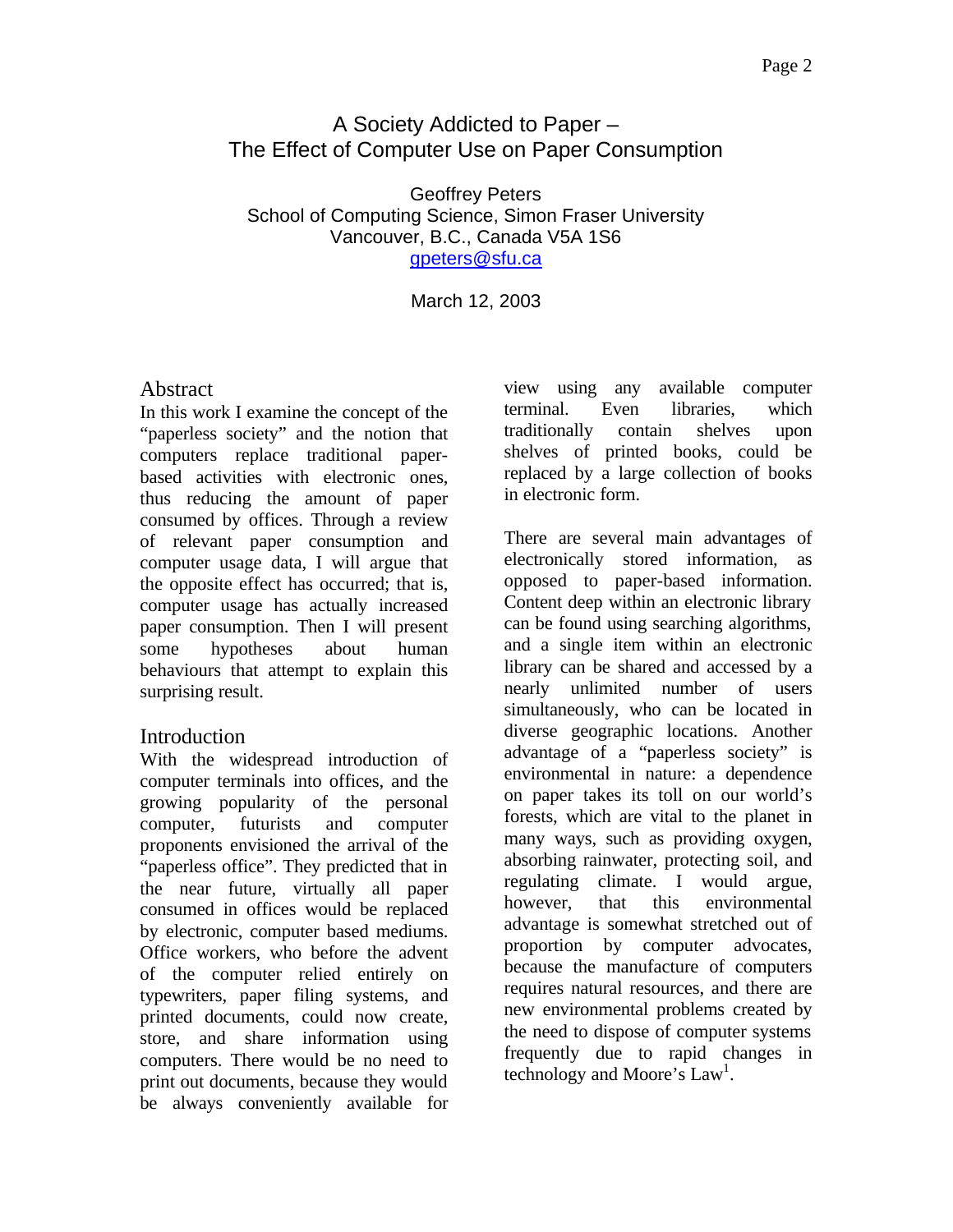It would seem reasonable to expect that as computer technology improves and becomes more accepted and integrated into the activities of the home and office, that the need for paper would correspondingly lessen. I would expect this change to occur gradually, and that full "independence" from paper would only be achieved after many years of computerization.

There would be important economic impacts of such a fundamental change in human society, which would be felt by both the forest industry and the computer industry. The forest industry, acting in its self interest, would attempt to prevent such a change from occurring, using strategies such as creative marketing of paper products, and supporting the invention or improvement of paperdependent technologies such as the photocopier or printer. The computer industry, and in particular the Information Technology industry, has an interest in making society more computer-dependent, and seeks to develop technology that brings more flexibility and productivity to businesses through the use of electronic information as opposed to paper-based information.

Such a major shift would also have an effect on our collective ability to produce, share, and disseminate knowledge, as well as possibly changing the way our society preserves and enriches its culture.

However, for reasons which I will speculate on later in this paper, statistics show that with the introduction and acceptance of computers into society, paper consumption has not decreased. In fact, per-capita paper consumption has actually increased. After presenting a statistical analysis, I will theorize that this increase in paper consumption is partially caused by the increased computer usage, as well as present reasons why people are still "addicted" to paper.

## Background

In July 1945, Vannevar Bush (1890- 1974) wrote about Memex, which was his term for a machine to store and retrieve a library of information at a desk, and also to link related bits of information together in a fashion similar to hyper-linking.<sup>2</sup> Envisioning the databases and information systems of today, he saw Memex as a way for scientists to share and disseminate knowledge, helping them to wade through the enormous volume of information being produced and find the important gems. Storing vast libraries in a Memex system would replace printed books, and would aid in search and retrieval of information. Much of what Bush predicted has come true; database and storage technology has indeed advanced significantly, and the World Wide Web (WWW) along with search engines such as Google is the closest thing to Bush's Memex machine.

Indeed, many activities which were done with paper now depend on computers. For example, the process of writing, before the introduction of the word processor, involved the manual acts of handwriting or typing on paper, but now the writing of an article or letter can be done without ever printing a single page. Even the printing industry has become computerized such that the work of writers can be approved and edited electronically, and that no paper needs to be used until the final printing stages. Databases have replaced many paper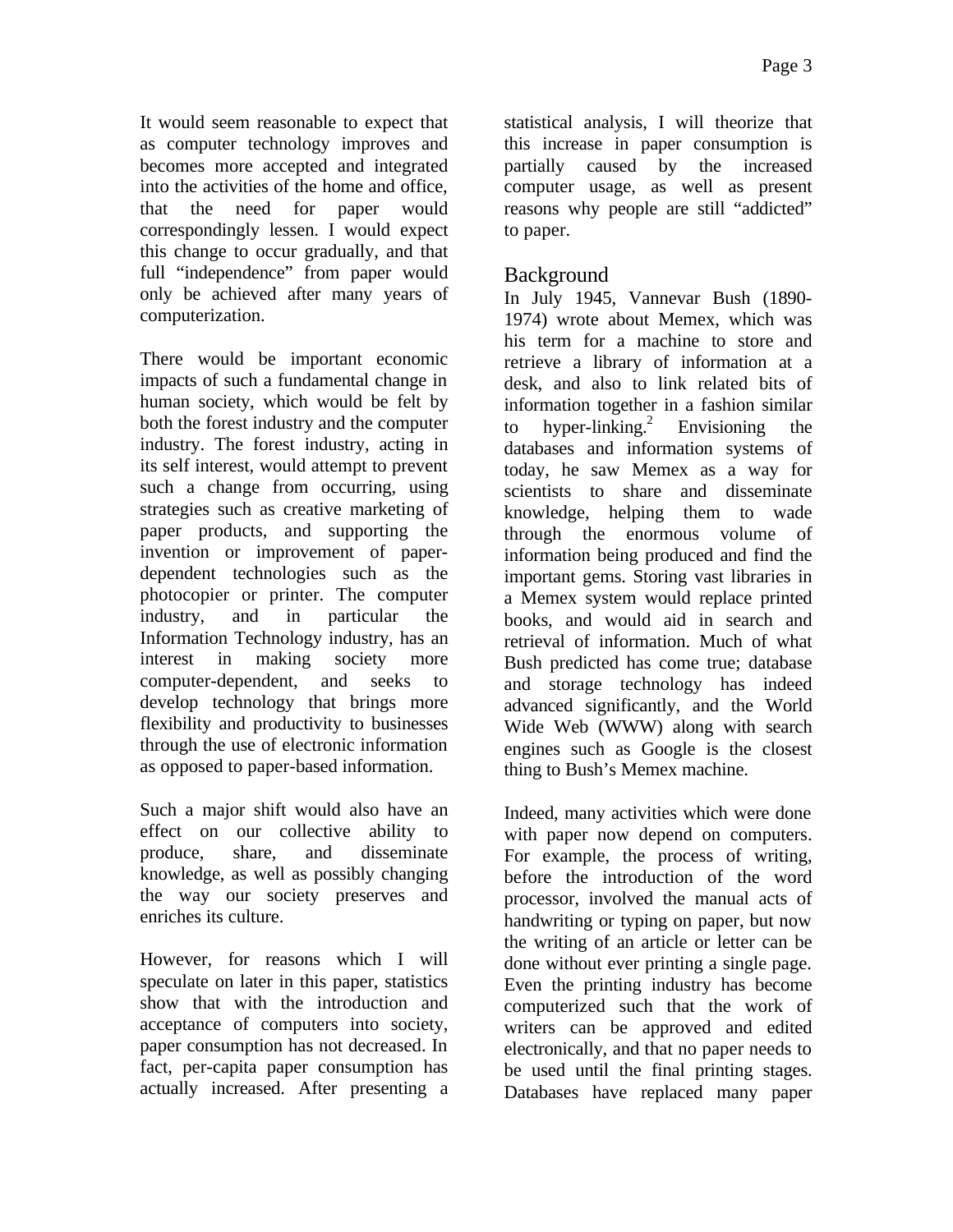filing systems, and e-mail and fax technologies have reduced the need for sending letters through "snail mail", or postal services.

Next, considering these new ways that electronic information has integrated itself into commonplace activities in the home and office, it would be useful to examine any changes in paper consumption rates that have occurred over the relevant time period. The statistics which I present in the next section address this issue.

## Method

Data on Canadian consumption of paper was collected by the Pulp and Paper Products Council and published on the internet by American Process Inc. Statistics on Canadian population were obtained from the Statistics Canada CANSIM database. A calculation was used to combine these data sets, to obtain a statistic of Canadian paper use per capita. This data is listed in Table 1. Table 2 contains data on Canadian Computer Use, also obtained from the Statistics Canada CANSIM database. Through regression analysis, I attempted to find a relationship between the data in the two tables.

## Results

Statistical analysis shows that there is no apparent decrease in per-capita paper consumption due to increased computer usage. In fact, from 1997 to 2000, paper consumption actually accelerated. A linear regression model was applied within a confidence of 95.0, and in the resulting equation, the coefficient in front of the dependant variable (i.e. the proportion of computer use) is positive.<sup>3</sup> Thus we can see that paper consumption

is still increasing with computer use. This relationship is shown in Figure 1.

#### *Table 1:* Apparent\* Canadian Consumption of Paper<sup>4</sup> Canadian Population<sup>5</sup> Paper Consumption Per Capita (Calculated)

| Year | <b>Total Paper</b><br>Consumed (000's<br>Tonnes) | Canadian<br>Population | Paper<br>Consumption<br>(000's Tonnes)<br>Per Capita x 10^6 |
|------|--------------------------------------------------|------------------------|-------------------------------------------------------------|
| 1980 | 2609                                             | 24516278               | 106.419                                                     |
| 1985 | 2928                                             | 25842590               | 113.301                                                     |
| 1990 | 3455                                             | 27700856               | 124.725                                                     |
| 1991 | 3342                                             | 28030864               | 119.226                                                     |
| 1992 | 3452                                             | 28376550               | 121.650                                                     |
| 1993 | 3643                                             | 28703142               | 126.920                                                     |
| 1994 | 3882                                             | 29035981               | 133.696                                                     |
| 1995 | 3970                                             | 29353854               | 135.246                                                     |
| 1996 | 3833                                             | 29671892               | 129.179                                                     |
| 1997 | 4136                                             | 29987214               | 137.925                                                     |
| 1998 | 4278                                             | 30248210               | 141.430                                                     |
| 1999 | 4613                                             | 30499219               | 151.250                                                     |
| 2000 | 4766                                             | 30769669               | 154.893                                                     |

\*Apparent consumption is equal to domestic shipments plus imports.

### *Table 2:*

Canadian Computer Use<sup>6</sup> Percentage of Households who use Computer at

School, Home, Work, or Other Locations.

| Year | Percentage |  |
|------|------------|--|
| 1997 | 29         |  |
| 1998 | 35.9       |  |
| 1999 | 41.8       |  |
| 2000 | 51.3       |  |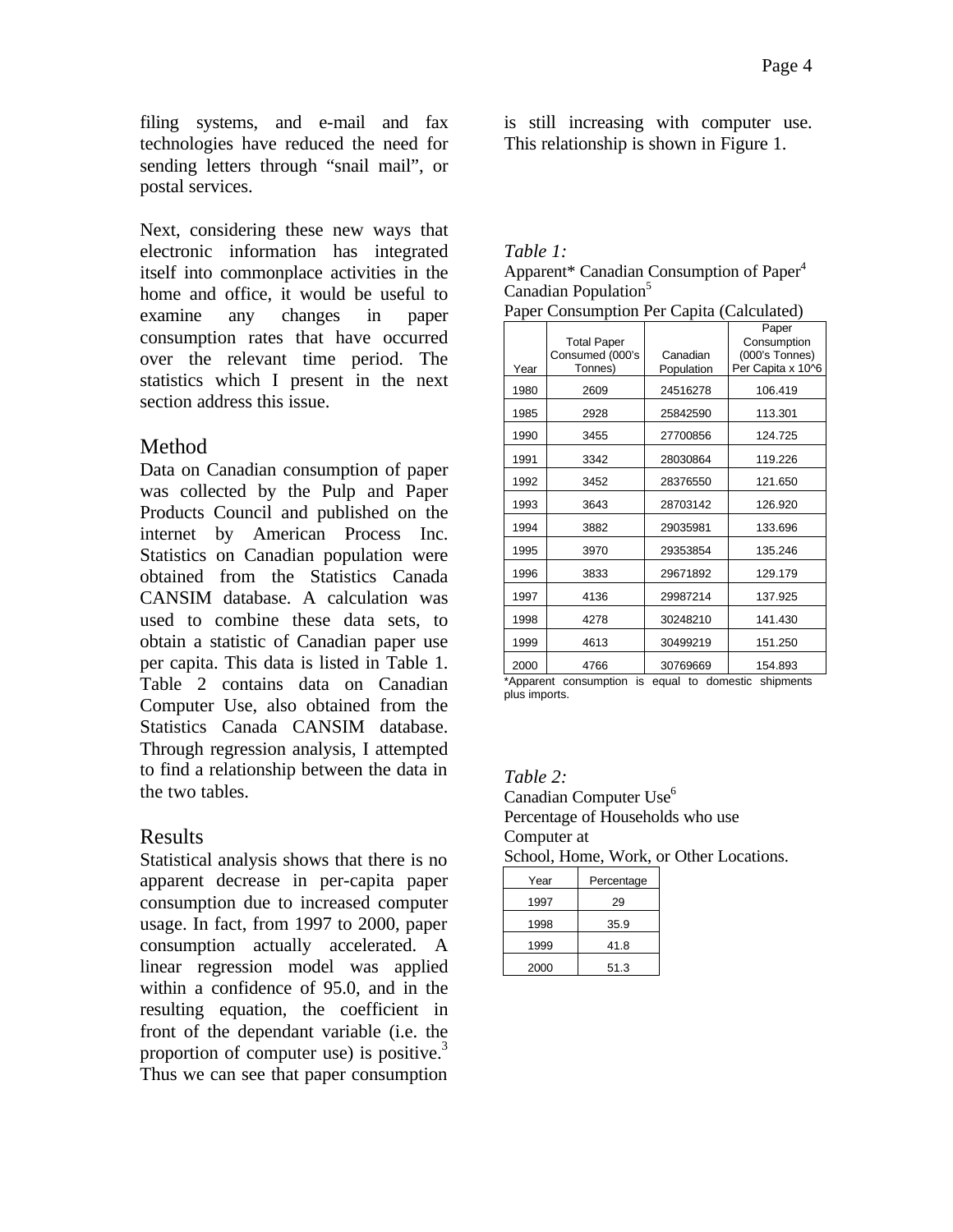

#### **Discussion**

From these consumption statistics, it is evident that paper's role in home and office activities is still very significant, if not increasing in significance. How can this be, when many paper based activities are now done using computers? In fact, not only is office paper use increasing, but office paper use is actually growing faster than other types of paper use. Further statistics presented below show that the percentage of printing and writing paper out of total paper consumption has increased by over 10 percentage points from 1980-2000. These statistics are shown in Table 3 and Figure 2.

#### *Table 3:*

Canadian Printing and Writing Paper Consumption Compared to Total Canadian Paper Consumption<sup>7</sup>

| Year | Printing and<br>Writing (000's<br>Tonnes) | <b>Total Paper</b> | Printing and<br>Writing % of<br>Total |  |  |  |
|------|-------------------------------------------|--------------------|---------------------------------------|--|--|--|
|      |                                           |                    |                                       |  |  |  |
| 1980 | 946                                       | 2609               | 36.2591031                            |  |  |  |
| 1985 | 1215                                      | 2928               | 41.49590164                           |  |  |  |
| 1990 | 1560                                      | 3455               | 45.15195369                           |  |  |  |

| 1991 | 1494 | 3342 | 44.7037702  |
|------|------|------|-------------|
| 1992 | 1525 | 3452 | 44.17728853 |
| 1993 | 1628 | 3643 | 44.68844359 |
| 1994 | 1832 | 3882 | 47.19216899 |
| 1995 | 1783 | 3970 | 44.91183879 |
| 1996 | 1737 | 3833 | 45.31698409 |
| 1997 | 1908 | 4136 | 46.13152805 |
| 1998 | 2028 | 4278 | 47.40532959 |
| 1999 | 2172 | 4613 | 47.0843269  |
| 2000 | 2221 | 4766 | 46.60092321 |

### *Figure 2:*

Printing and Writing Percentage of Total Canadian Paper Consumption, 1980-2000.



### The Advantages Of Paper

Besides being relatively inexpensive, and easily accessible, paper still has several advantages over electronic based mediums. The first is *tangibility* – for important documents such as contracts, paper can be signed and have legal binding. Paper documents can be annotated and edited by hand, and passed on to other readers who can add their comments. Although new features in word processing software allows for a similar kind of collaboration and review of changes, the paper based process is still more intuitive for many people. While electronic documents can only be viewed on the limited screen space of most monitors, actual printed papers can be easily spread across a desk, allowing a person to quickly switch between documents and pull out important sections without navigating confusing task bars or menu bars. The second advantage is *versatility*: paper has very